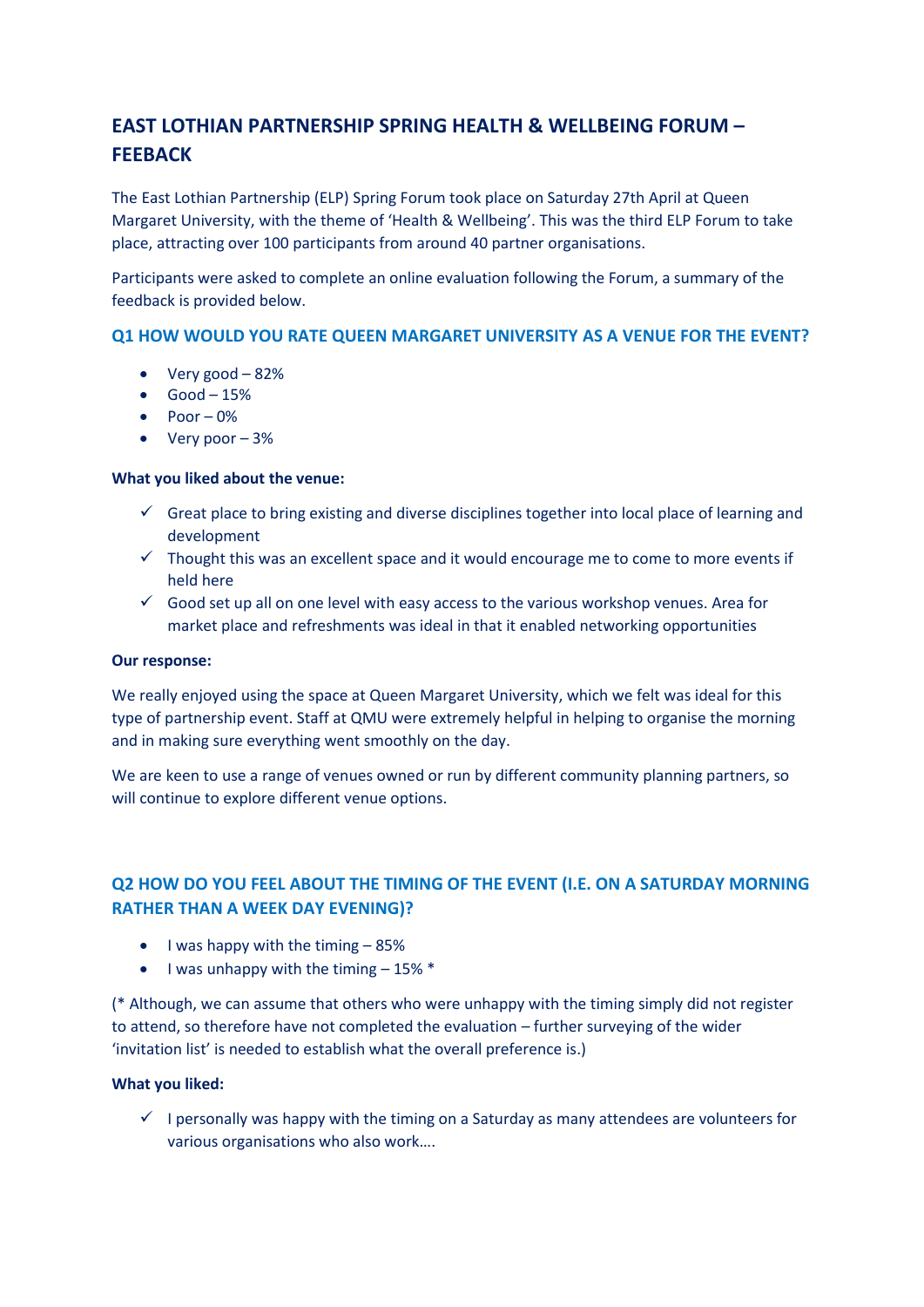- $\checkmark$  Prior to the event I was unsure about the time but it worked very well and I now feel the time and day of the event were perfect
- $\checkmark$  Suits me so well, it is usually evenings when I'm worn out!

### **Less positive:**

 Saturday is a horrible option, there didn't seem to be any more people there (in fact maybe fewer?)

## **Needs addressed for future Forums:**

**\*** I personally was happy with the timing however my organisation gave me this time back however I am aware from other partners that this isn't the case in all sectors

#### **Our response:**

We recognise that it is difficult to find a time that suits everyone. Our previous two Forums were help on a weekday late afternoon / evening. There are definite advantages and disadvantages for both options, and we need to look at this further. We plan to do a wider poll of people on the ELP Forum distribution list, not just those who made it along to the Spring Forum.

# **Q3 HOW DID YOU FEEL ABOUT THE LENGTH OF THE EVENT?**

- $\bullet$  It was too long  $-3\%$
- $\bullet$  It was too short  $-15%$
- $\bullet$  It was about right 82%

#### **What you liked:**

 $\checkmark$  The event timing overall was a good length, especially for those with various commitments

#### **Needs addressed for future ELP Forums**

- $\star$  The sessions all ran over a bit so maybe slightly longer?
- Not enough time to get into the workshops in any real depth, especially if you didn't know a lot about the topic already
- **\*** Time wasn't necessarily best managed
- Felt a bit rushed at times so could have been extended

#### **Our response:**

Given the feedback received, we may look at a slightly longer session for the next Forum, although we are conscious of other pressures on people's time, especially when Forum events are held at the weekend. However, the feedback also suggests that managing timing better on the day would help, including possibly changing the amount of time allocated to the different 'elements' of the Forum – see below for more thoughts on this…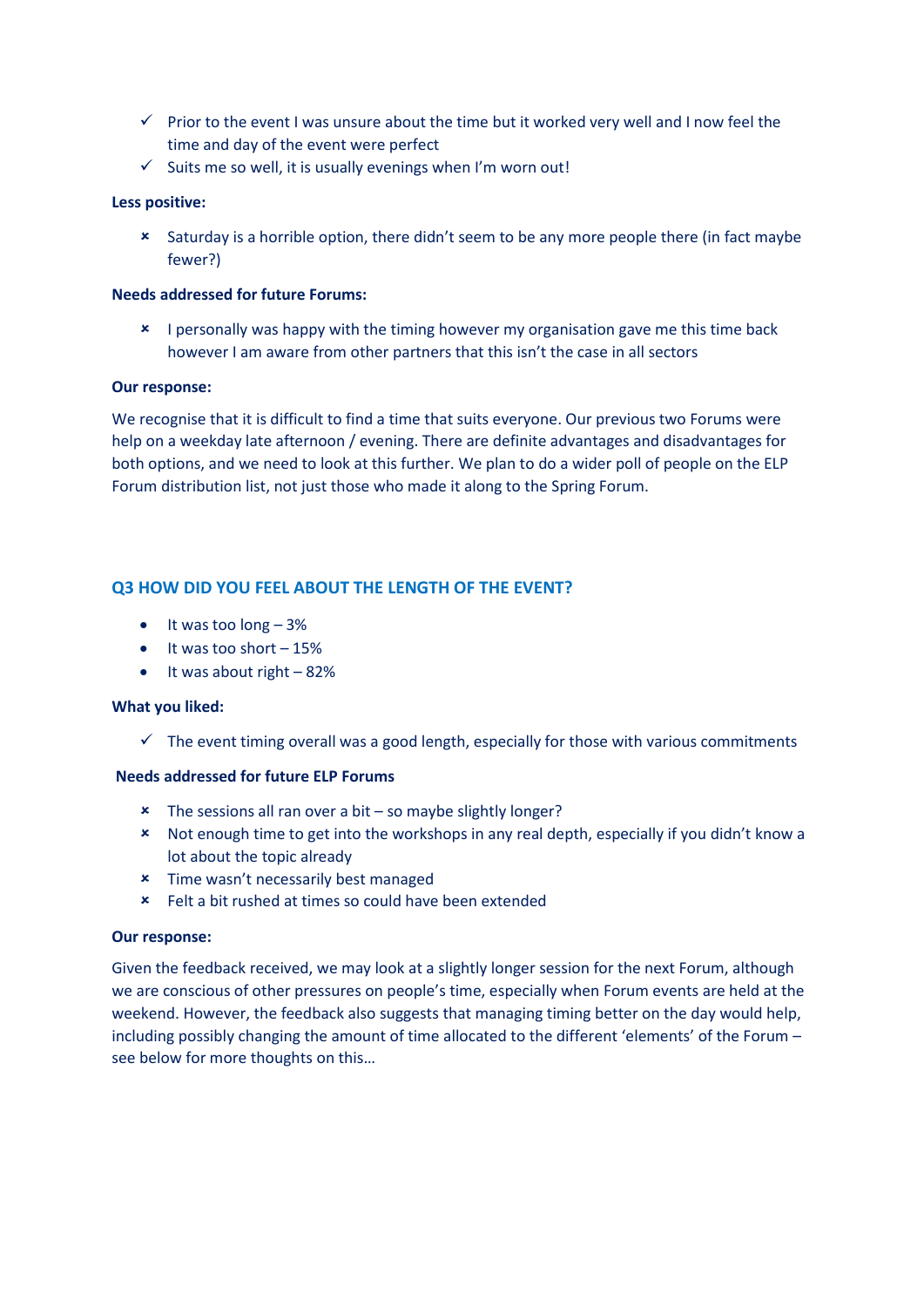# **Q4 HOW USEFUL DO YOU THINK THE INFORMAL MARKETPLACE / NETWORKING PART OF THE DAY WAS? (BOTH AT THE START AND DURING THE COFFEE BREAK)**

- $\bullet$  Really useful 69%
- Quite useful 28%
- Not very useful 3%
- $\bullet$  Not at all useful  $-0\%$

#### **What you liked:**

- $\checkmark$  Fabulous to have the visuals and opportunity to meander, peruse, take literature and to start conversations and spark connections
- $\checkmark$  A good opportunity to see what other organisations do and create conversations and partnership working
- $\checkmark$  Feel this is an excellent way to network and find out what is happening across the county

#### **Less positive:**

Longer than necessary

#### **Our response:**

As well as positive comments such as the ones above, we also received a lot of verbal feedback suggesting how much people enjoyed this part of the morning. The atmosphere and volume of discussion during the marketplace slots seemed to indicate a good level of networking. We will continue to incorporate a marketplace into future Forums, with an emphasis on widening participation in the marketplace to as wide and diverse a range of projects and partners as possible.

# **Q5 HOW USEFUL DID YOU FIND THE PRESENTATIONS?**

#### **Health Inequalities Presentation**

- $\bullet$  Really useful 81%
- Quite useful 16%
- $\bullet$  Not very useful 0%
- $\bullet$  Not at all useful  $-3\%$

#### **The Future Shape of Health & Social Care**

- $\bullet$  Really useful 30%
- $\bullet$  Ouite useful 51%
- Not very useful 19%
- $\bullet$  Not at all useful  $-0\%$

#### **Our response:**

We were pleased to see that the majority of participants found both presentations useful. When deciding on presentations for Forum events we try to choose topics that have broad interest and provide a background / context to the Forum theme.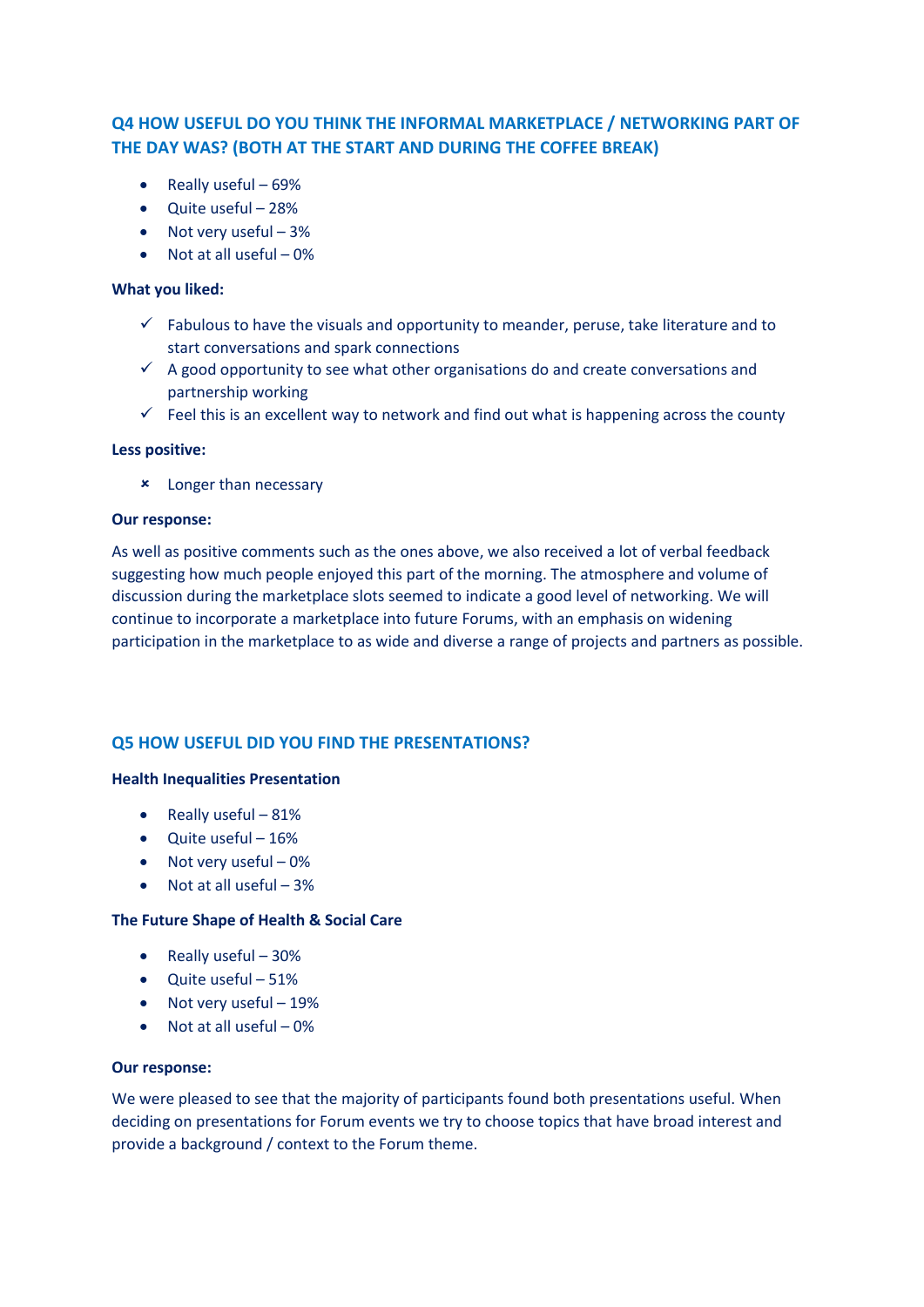# **Q6 HOW USEFUL WERE THE WORKSHOPS?**

- Really useful  $-61%$
- Quite useful 38%
- Not very useful  $-1\%$
- $\bullet$  Not at all useful  $-0\%$

## **What you liked about the workshops (a flavour of some of the positive comments):**

- $\checkmark$  Really enjoyed this workshop
- $\checkmark$  Gave a good insight into the challenges faced by families
- $\checkmark$  Thought this was a very thought provoking, useful and interesting presentation
- $\checkmark$  Quite inspired! Well presented. Intend to work up some ideas to present to North Berwick Coastal Area Partnership
- $\checkmark$  Excellent discussion and gave me awareness of ACE tools available to share with teams to raise awareness of adverse childhood events
- $\checkmark$  Good connections made. Particular interest in this area and it was something that could stand as a conference on its own, so great to have conversations building
- $\checkmark$  Very impressed with this, (yoga) teacher was very helpful with great ideas....will be interested in taking part in this, as well many of my friends
- $\checkmark$  Really informative, fun session
- $\checkmark$  Very informative. I had no idea what Rapid Rehousing was. It gave me better understanding of the challenges of the housing department

#### **Needs addressed for future ELP Forums:**

- **\*** It was a pity the workshop length was curtailed
- \* Both workshops ended up a bit rushed, so not as much time to discuss how people could get involved
- Would have liked more time for discussion
- **\*** Impaired by the shortage of time
- Was an interesting workshop which created various conversations but was cut short due to timing which gave little time at the end to complete the questions
- Almost no time at all for discussion. The presentation was great, and so many ideas needing to be discussed

#### **Our response:**

It was great to hear that people had found the workshop topics interesting and useful. However, feedback relating to the length of the workshops and the limited opportunity for discussion gives us a very clear indication of one of the main changes that we need to make when planning the next Forum. Early discussions in relation to the ELP Autumn Forum have included plans to allow less time for presentations and more time for workshop sessions, potentially also giving people the opportunity to participate in three different workshop sessions rather than two.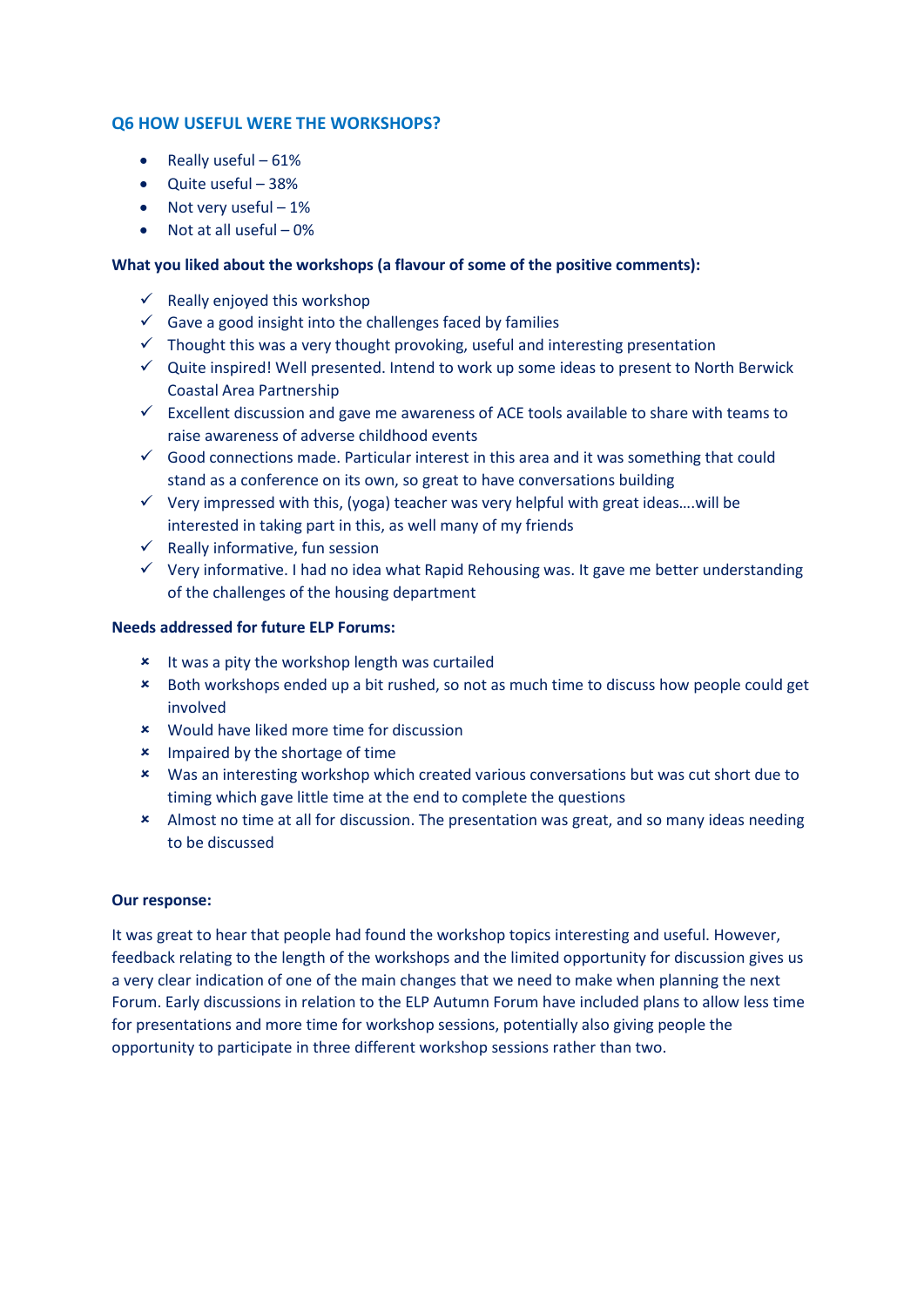# **Q7 WHAT DID YOU LIKE ABOUT THE EVENT? WAS THERE ANYTHING YOU DIDN'T LIKE ABOUT THE EVENT?**

#### **What you liked about the event:**

- $\checkmark$  Friendly, buzzing, really useful contacts and inspiring conversations. Great to get together
- $\checkmark$  Venue, focus, networking, information stands; the positivity of the event. Wide range of delegates allowed for great networking.
- $\checkmark$  I enjoyed the friendliness and casual easiness of the meeting.
- $\checkmark$  Very well organised
- $\checkmark$  Good topic, succinct presentations. Atmosphere at QMU pleasant and relaxed.
- $\checkmark$  Very useful and informative event, good opportunity to network
- $\checkmark$  I enjoyed the space, selection of workshops, opportunity to engage with other participants/attendees during coffee breaks/marketplace
- $\checkmark$  The opportunity to share and learn from folk working outside my area of interest.
- $\checkmark$  Very relaxed enjoyable experience
- $\checkmark$  Good space to have the event in
- Kept to time well and presentations were an ideal length.
- $\checkmark$  There was a real buzz at the event, all very fast paced and vibrant. Participants seemed very engaged and presentations and workshops were very current to development work currently taking place across all sectors
- $\checkmark$  I enjoyed the event very much great opportunity to share and network
- $\checkmark$  Really useful gathering to find out more about all the partnership work and main areas of focus in East Lothian
- $\checkmark$  Overall the event was a good opportunity to become more aware of the various issues surrounding health inequalities and it provided good information along with potential working solutions through the various workshops.
- I thought it was a great event with great opportunity to meet a range of other partners and find out what was happening in East Lothian from a health and welfare perspective.
- $\checkmark$  Good to have a thematic event.
- $\checkmark$  Really good to see people we need / like to collaborate with
- $\checkmark$  Great presentation on health inequalities
- $\checkmark$  Great workshop presentations
- $\checkmark$  I liked the workshops

#### **Needs addressed for future ELP Forums:**

- **\*** I felt the event was well organised and well represented. A bit more time for the workshop would have been useful
- **\*** It could have been a bit longer with more time for the individual workshops and perhaps three rather than two? Start a bit later but then go on a bit longer with a light lunch?
- \* It was a pity the workshops were shortened due to a late start. Otherwise it was a really interesting event. Thank you.
- Felt that was a bit rushed for time so workshop didn't feel there was enough time for discussion.
- It was a good event but maybe could have gone on longer networking
- Good venue, perhaps a little bit more time in workshops. Overall a really good event
- It was all good, except registration was a little muddled and there was no signposting / announcement of yoga etc. at the start.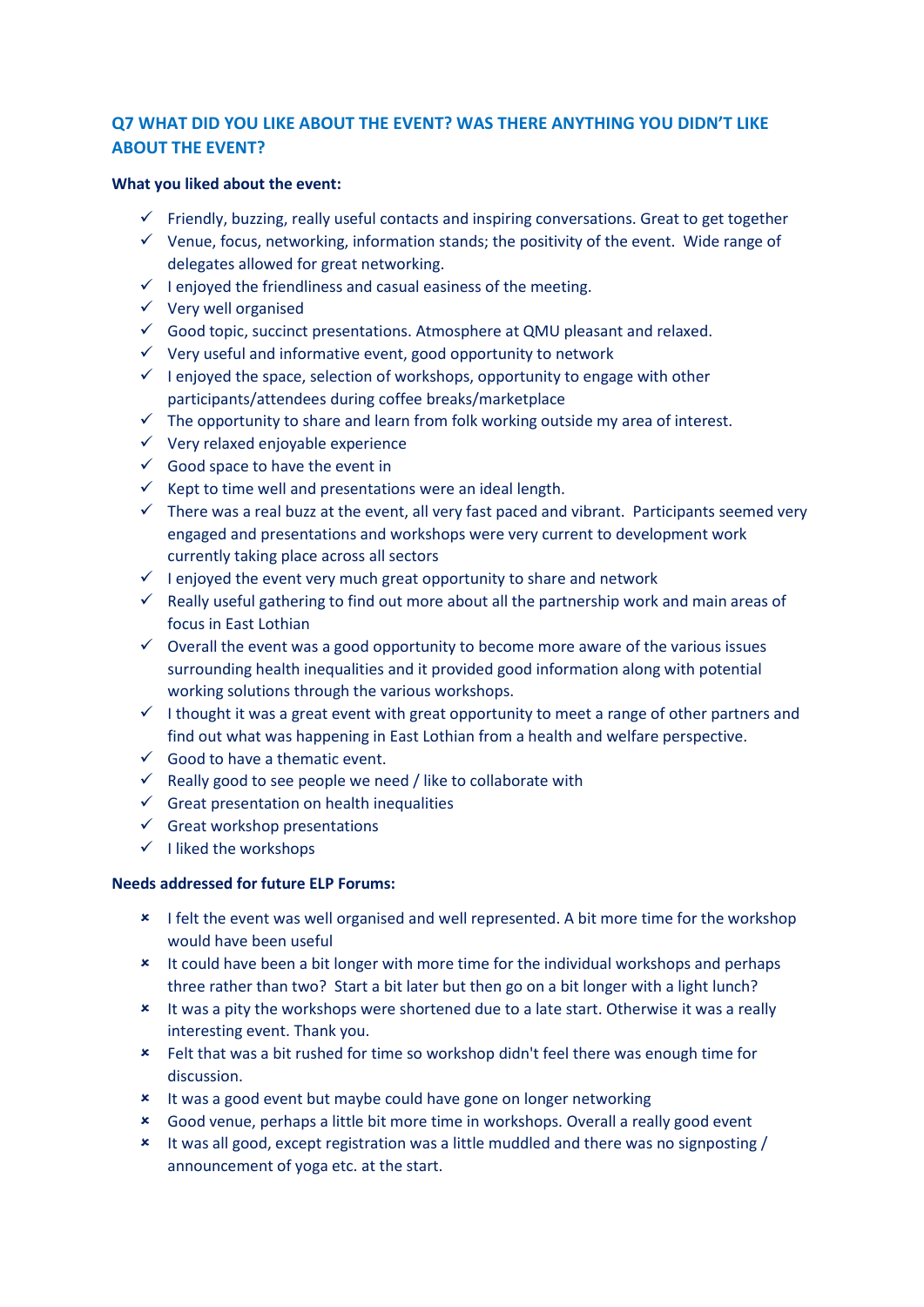- \* The event was very well put together, the only drawback was that some of the groups were cancelled without anyone being informed
- Only feedback was re: spread out nature of Marketplace could be pulled more closely together.
- Sign in was a bit of a fudge, (in the nicest way, as they often are). Could have been more signposting - missed the movement session at the beginning (no idea where it was held), though this gave more opportunity for marketplace and networking. Fortunately was a really pleasant day, otherwise a cloakroom option would have been good. No representation, apart from links to SftS, to the importance of PLAY across the ages, and how this is supported in communities and partnerships. Essential for health and wellbeing, learning, relationships, supporting a healthier lifestyle and general health in adulthood etc. I think ELPA should have been invited to this event - and also link strongly to Intergenerational work with GWT network in E. Lothian
- Both the workshop I facilitated and the workshop I attended were cut short due to the event starting late and running over time. It is crucial that when workshops are given a set time that this time is given as the delivery is planned for that time. I lost nearly ten minutes of delivery time which resulted in some aspects not being covered and a bit of a rush to wrap up with the questions at the end being overlooked. It may be beneficial to build in an additional 15 minutes event finish time to allow for any slippage and over run.
- \* I think there was some delay and confusion when people were signing up. Not sure if the workshops could have been displayed in a large format making it easier for a range of people to check which workshops they were going to and then engage with staff if they needed to change - don't know if this would have made the process quicker/easier to manage? It certainly had an impact on the time people had to network and not sure if it had a knock on effect on the starting time and therefore the workshops. Overall felt this was a good forum (possibly the best one so far) which if these matters could be ironed out would have made it an excellent one.
- More informed presentations like inequalities
- **\*** I think the workshops are a really good format and would prefer these to the length of the initial presentations.

#### **Our response:**

It was great to hear that people had enjoyed the friendly, relaxed approach at the Forum and made the most of opportunities to network.

In terms of the aspects that people didn't like, we will be looking at the following changes for the next Forum:

- We will allow more time for workshops to make sure that participants have the opportunity for more in depth discussion
- We will improve our sign-in process with a larger registration area and more staff to help
- We will improve the process for people signing up for workshops and will provide large print sign-up sheets
- Where possible we will communicate any changes to workshops on offer in advance of the Forum taking place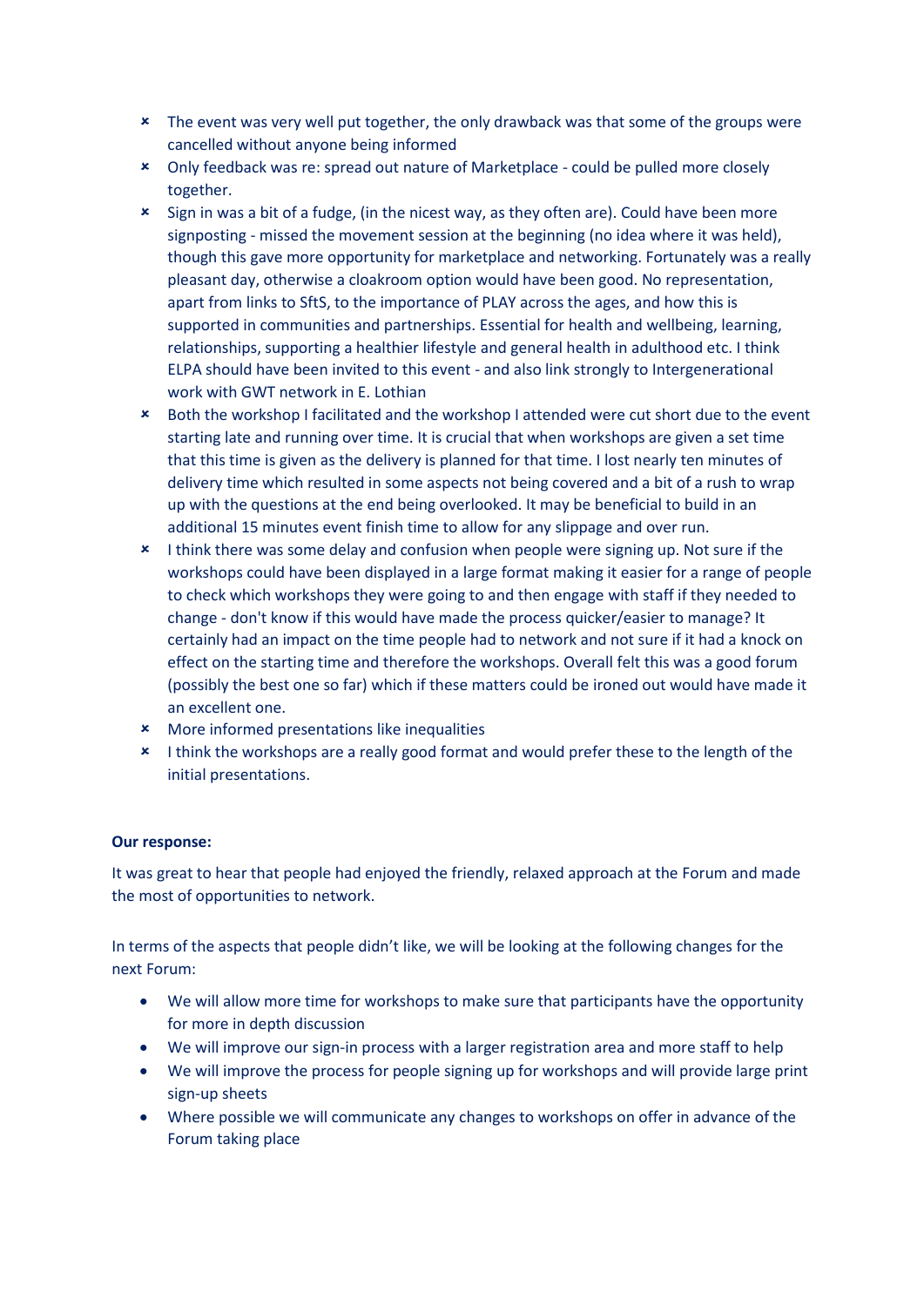# **Q8 IS THERE ANYTHING YOU ARE PLANNING TO DO AS A RESULT OF COMING ALONG TO THE ELP FORUM?**

### **Examples of participants' plans for follow up actions:**

- $\checkmark$  I would like to put forward the idea of Participatory Budgeting in the more modes context of a small village - Dirleton. Musselburgh were very helpful and offered to advise
- $\checkmark$  Absolutely need to contact many people just haven't had time yet to do
- $\checkmark$  Follow up on some contacts / Make connections with some people
- $\checkmark$  I will report the findings of the day at our next meeting of the Musselburgh and Inveresk Community Council.
- $\checkmark$  Network to make links and further advice for my proposal for a dementia friendly cafe and hub in Athelstaneford
- $\checkmark$  I have the contact details of some people that will help to move things forward
- $\checkmark$  Connecting across 3rd sector, NHSL/HSCP and Communities & Partnerships re Dementia Friendly EL and development of meeting places and roll out of COLD QMU leaderships programme on dementia leaders.
- $\checkmark$  It was great to network and meet other organisations and professionals. I will be contacting a few people as a result for further discussions such as Rachel and Positive Realities as well as other area partnerships, The Ridge too perhaps some collaborations in the future. Thank you for the opportunity.
- $\checkmark$  Meeting with CWIC to discuss how we can support their services. Joining Haddington & Lammermuir AP H&W sub group. Talking to my organisation about how we better support those in experiencing health inequalities.
- $\checkmark$  Follow up meetings through networking, very useful
- $\checkmark$  Contact Sue Northrop re meeting centres areas for improvement, HWL yoga for staff etc.
- $\checkmark$  Making contact with a variety of connections made on the day
- $\checkmark$  Will be linking with community partnerships
- $\checkmark$  Community Council forums- met some amazing local people who are so motivated to do more in their local communities. Great opportunities to link in and work together - many very keen to also come along to Well Wynd
- $\checkmark$  Yes, have already contacted a number of people I met that day to get their input on a current project.
- $\checkmark$  Meeting and visiting new contacts, developing partnership connections.
- $\checkmark$  Using contact from Dementia workshop to engage internally within my own organisation.
- $\checkmark$  Will link with Police Scotland and hopefully others in building the East Lothian ACEs Group Hub
- $\checkmark$  Interested in the Hey Girls programme and tricycles being developed further and this is another aspect shared by myself and Sue as of real interest intergenerationally, with play and with health and well-being benefits for communities, as well as clear link to Dementia Friendly benefits.
- $\checkmark$  Ensure that any contacts and information that are relevant to my area in the community are capitalised on and consider future engagement to harness the knowledge and expertise, which may assist deliver further community aspirations.
- $\checkmark$  Yes, I am going to find out how the Fire Service can integrate more with mental health of young people
- $\checkmark$  I am planning to review Philip's presentation and use some of the information for our group.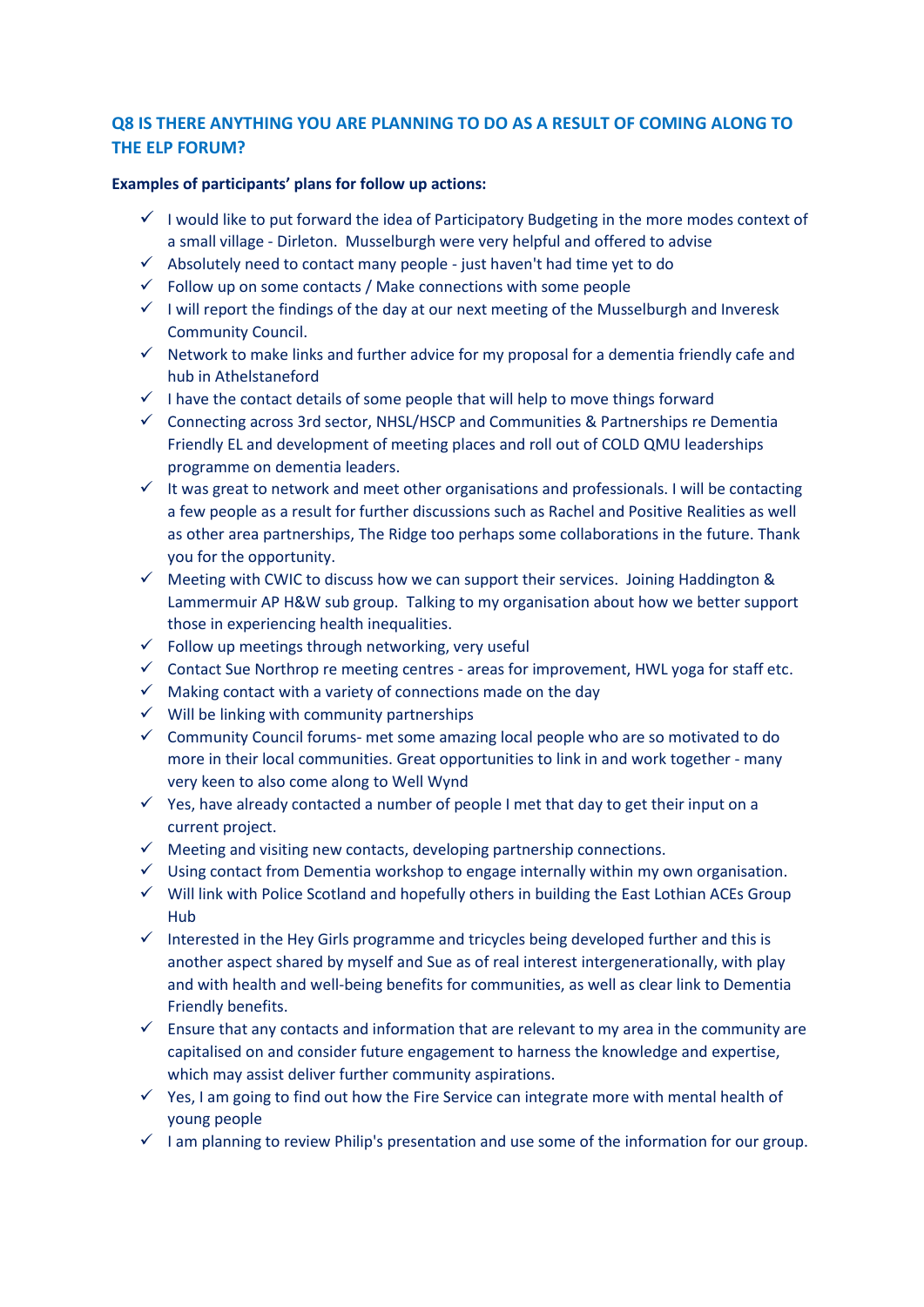- $\checkmark$  The forum helped re-invigorate me to try and make a greater impact in tackling health inequalities.
- $\checkmark$  Contact North Berwick re guided self-help as a Dunbar option
- $\checkmark$  Community Access to Sanitary Products

#### **Our response:**

One of the measures of a successful ELP Forum is that participants come away inspired, with ideas for things that they might develop, especially in partnership with other organisations. We were pleased to hear some great examples of what participants are planning in response to what they learned at the Forum.

## **Q9 PLEASE USE THIS BOX TO SHARE ANY FURTHER COMMENTS, IDEAS OR SUGGESTIONS**

#### **What you liked:**

- $\checkmark$  I was so grateful to have my dietary needs considered. It made a big difference to my morale and willingness to engage. Thank you. I think the event was really exciting!
- $\checkmark$  Please do it again! Very happy to help if I can
- $\checkmark$  Great event!
- $\checkmark$  Nothing thanks, a great day
- $\checkmark$  Workshops are a great format, rather than being talked "at".

#### **Suggestions for future Forums:**

- Could be more about a shared problem rather than information sharing, as apart from workshops, which were rushed, there wasn't really an opportunity to discuss how we tackle issues as a whole partnership. Also would be great if we could ensure that managers of services and senior people are there.
- **\*** Presentations and workshops generally were a wee bit pushed for time.
- \* It would be good if you are going to change the agenda if you could inform the guests
- \* More time for workshops and only 1 presentation at the start. Perhaps fewer workshops and repeat them?
- I was disappointed that more colleagues from social care were not present. In particular Social Work colleagues did not appear to be aware of the event and they have so much to offer the range of people in our communities who need support through life events and who link in with all agencies who were present too. Definitely involve SW at next event! Well done a great event!
- \* The workshops were very difficult to choose from. Will it be possible to share insights / presentations for the workshops?
- \* The Forum is a good idea to bring many partners, volunteers and professionals together as it takes all of these to make things happen. Just ensure that workshops are given their full allocated time to allow a complete delivery.
- A forum should surely be about discussion. It was a huge frustration that this was almost impossible due to time constraints.
- \* The ELC presentation about the plan was all stuff we could read in our own time